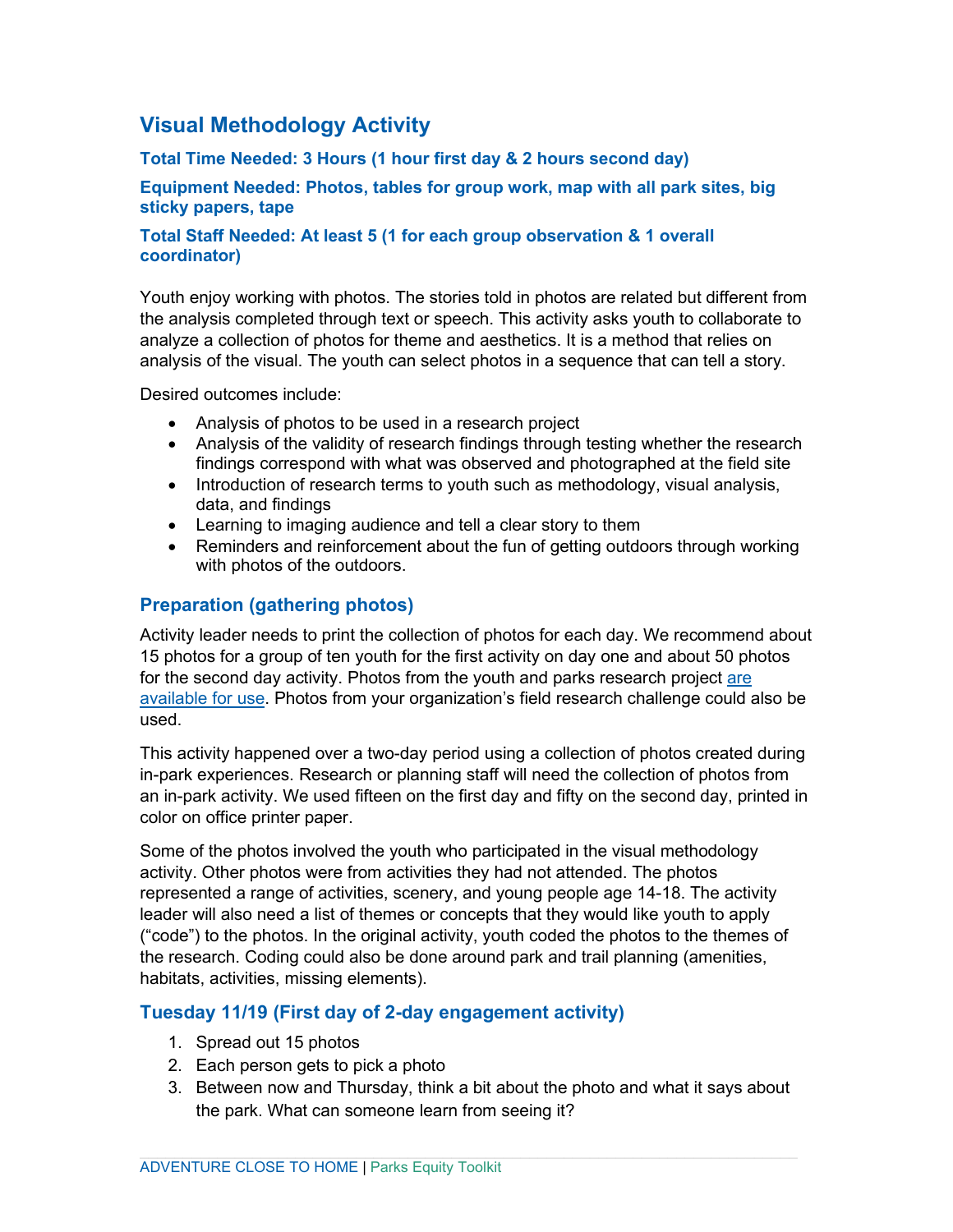# **Thursday 11/21 (Second day of 2-day engagement activity) 4:00-6:00 (2 hour duration)**

### **4:00-4:10:**

Recent photo discussion activity.

Define: coding as categorizing data (visual data, in this case) into specific categories. Systematically analyzing how data fits into patterns. Look at photos as data and apply themes to each.

- What did you learn/discuss in looking at the photos?

#### **4:10-4:15:**

Explain to youth the collection of photos they are working with. For our activity, we explained that they were looking at photos from across five different parks. Display a map of the park system. Explain and point out relevant park sites.

Get out the photos for youth to work with.

#### **4:15-4:25:**

Review of photos taken in park and what makes a quality photo.

Ask if there are any photographers in the group.

# **Discussion Questions**

- $\checkmark$  What was our activity with photos in the park (Field research challenge)?
- $\checkmark$  What are student photos telling us about the experience of people like you in the park?
- $\checkmark$  Lay photos out that correspond to each category/activity.
- $\checkmark$  What does this photo tell us about the park visit activity?

### **4:25-4:35:**

#### Talk about data from photos

Explain visual methodologies – analyzing what we can see in photos that can't always be described in surveys, interviews or other talk.

- $\checkmark$  How can we learn from photos/what can we learn from photos?
- $\checkmark$  How can this add to our research in a different way than our interviews, for example?

Put one photo up and talk as a group about composition. Describe the rule of thirds. 4:35-4:45:

Break into four small groups of youth to discuss the selected photo from prior meeting:

- $\checkmark$  What does your photo tell you?
- $\checkmark$  Why did you choose this photo when we met at our last meeting?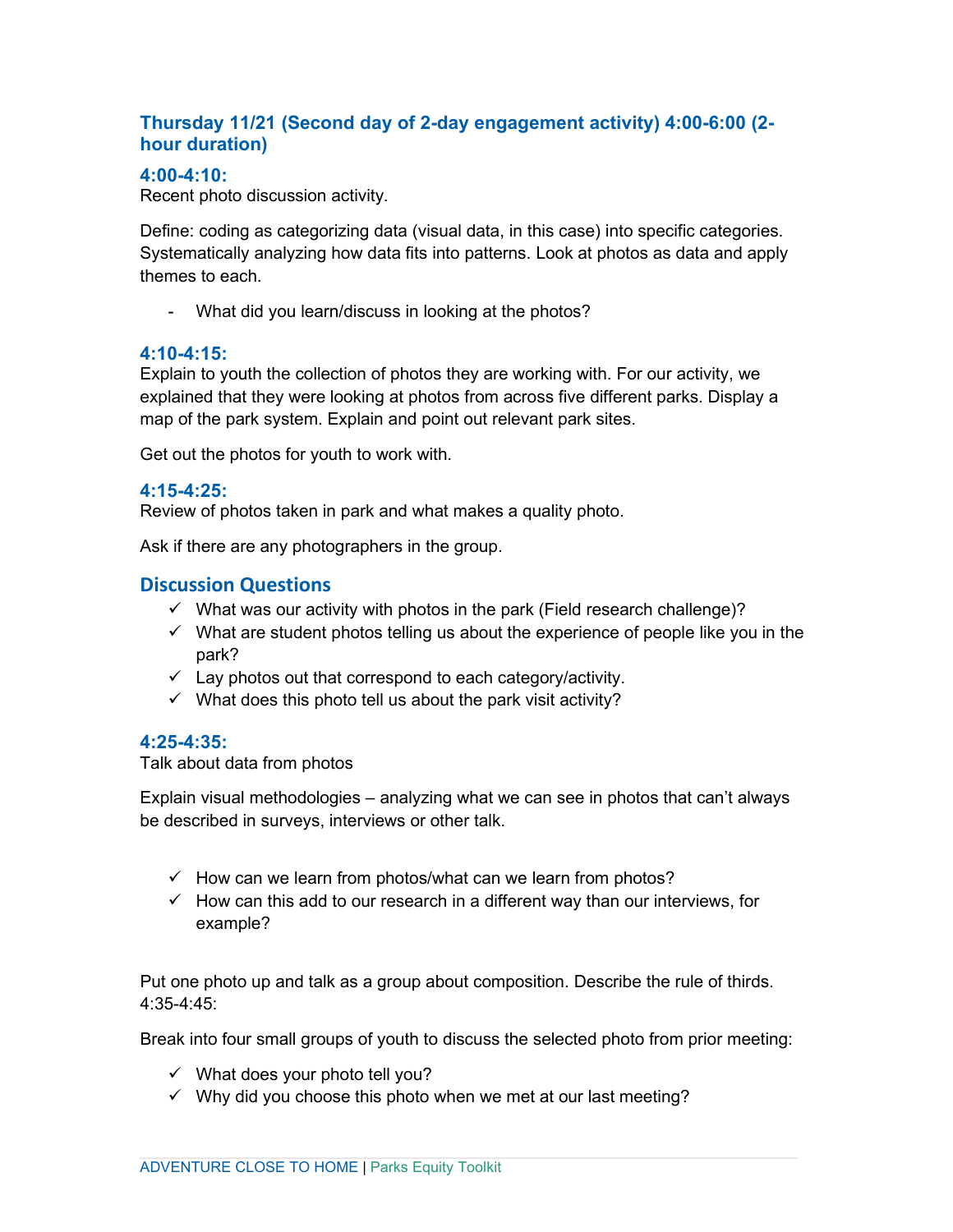#### **4:45-5:15:**

Code the photos, sorting by theme

Summary of activity: Spread lots of photos (taken by research team or use the youth & parks photos) out. Sort by theme based on 5 main research finding themes. Work as a group to put into categories. This could be adapted to the needs of your project. We worked as an entire group with all pictures (50 photos), but a group could be divided into two groups. Youth were told that it was important that different people agreed with the way photos were thematized, called inter-coder reliability (different people agree what the theme is in the photo).

Youth put thematized groups of photos together by using big sticky notes and tape.

Let group pick themes but offer suggested themes that meet goals of the activity. Youth & parks themes were:

- Staff connecting youth to parks
- History/nature education
- Peer interaction/free time
- Recreation/activity
- Photography/understanding the park visually or through social media or art
- Safety in parks
- Visiting parks with an organization
- Sharing stories in parks
- Using the park to connect to community
- Parks as a time for mindfulness and health
- Parks as a place to be myself

#### **5:15- 5:30:**

Pick your favorite and least favorite photos as a group.

- $\checkmark$  Share why
- $\checkmark$  If you had to add something to a photo what would it be?
- $\checkmark$  How does this photo make you feel?

#### **5:30-5:50:**

Make a story with ten pictures. Now that you organized the photos, select 10 photos and make a book that is telling a story with them. What images bring out a clear message?

- Which photos would you curate together to tell a story?
- Which photos would make a good coloring page?
- Create a book with your team
- Write descriptions for photos based on your experience in the parks
- Curate photos together (like an art exhibit or an Instagram feed)

What do photos tell you about parks more broadly?